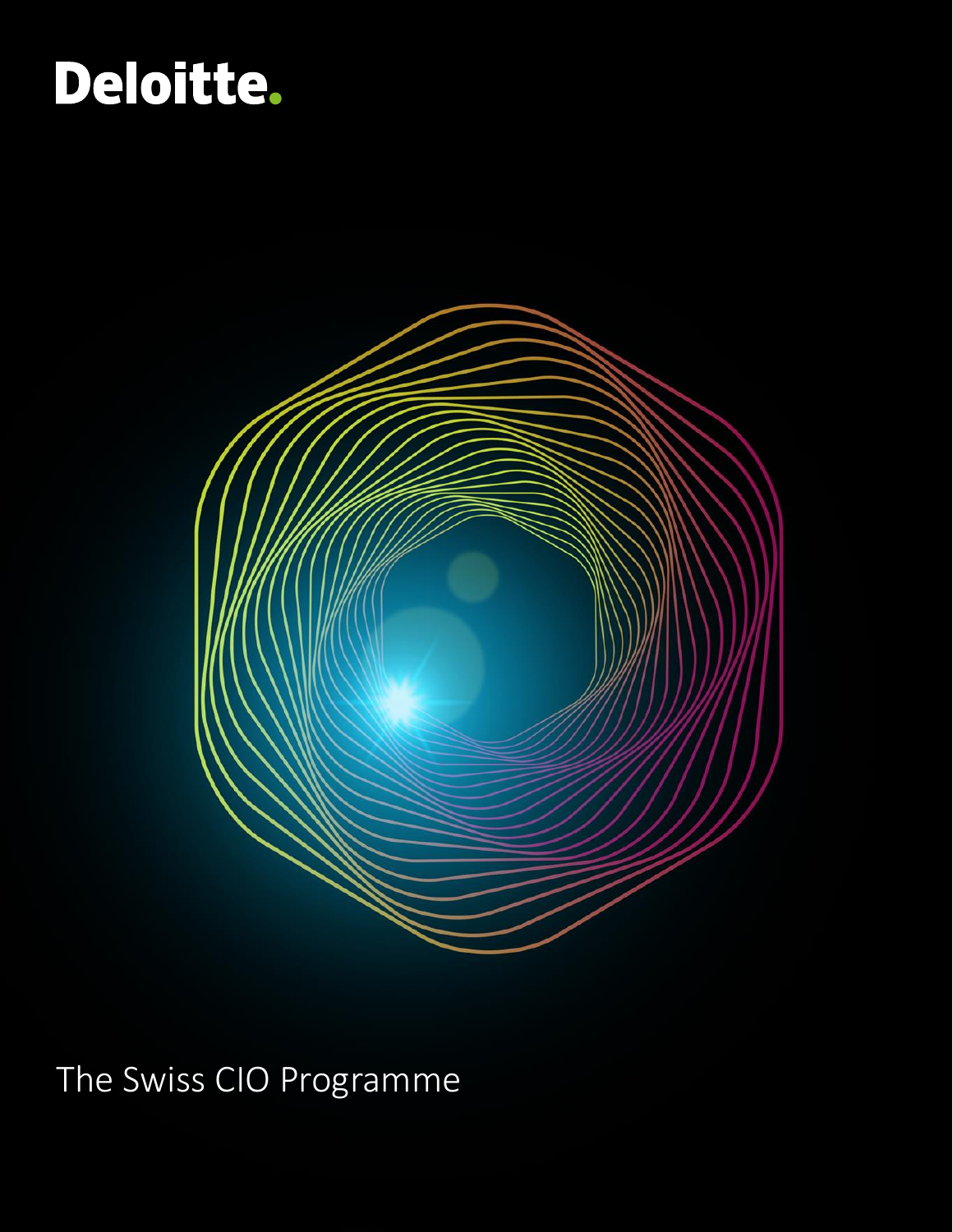## The Swiss CIO Programme



Technology is becoming a driving force in the transformation of most companies and new generation CIOs must be ready for what's coming next.

Deloitte's CIO Programme supports leading IT executives to always be one step ahead. With market-leading insights into technical trends, professional development programs and transition labs, as well as peer-to-peer networking with executives, we ensure that CIOs are well informed and properly positioned to act.

#### **CIO Programme mission**



**Inform:** Provide comprehensive, CIO focused insights to help CIOs achieve business career goals.



**Develop:** Help CIOs nurture talent and prepare promising leaders for increasing levels of responsibility.



**Connect:** Connect CIOs with peers and leaders in and outside of the CIO community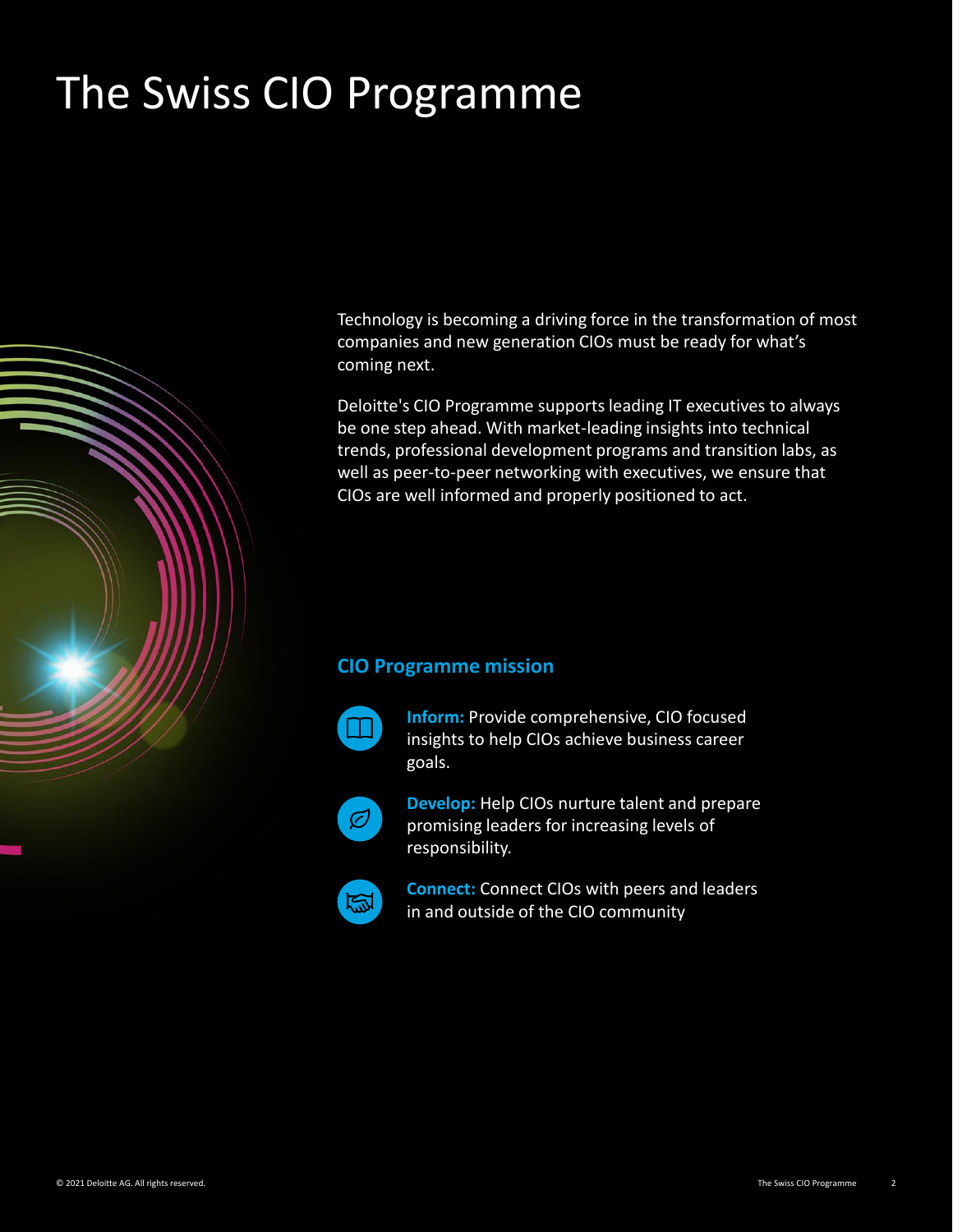### Start ahead Next Generation CIO Academy

Our Next Generation CIO Academy is a unique, often career-changing experience that helps prepare promising IT executives for a future CIO role. Attendees are nominated by their organisation's current CIO with the goal of developing leadership potential in rising IT professionals professionals. The Academy provides a highly experiential curriculum and unparalleled networking opportunities. Sessions are held annually at the hotel Bocken in Horgen, near Zurich. Switzerland.

#### **Preparing future CIO's**

Today's CIOs serve in a far greater capacity than they once did.

IT and digitalisation permeates every aspect of businesses, and CIOs are key decision-makers, leaders in their organisations who are held to high standards—and are expected to set high standards.

For new CIOs to take the reins successfully on day one, early preparation is essential.

"I am glad I had the opportunity to participate in this programme. The quality of the presentations and speaker engagement with the audience was excellent and exceeded my expectations." **Participant**

#### **Build new relationships and skills for success**

The Academy experience is framed around three pillars of CIO success: leadership, influence, and competence. Delivered over three days, the Academy curriculum is both intense and thorough. It provides executives with an opportunity for preparation, self-reflection, and hands-on scenario planning related to key aspects of the CIO agenda.

The faculty is uniquely positioned to deliver this curriculum. It consists of C-suite executives, analysts, authors, university professors, attorneys, and senior Deloitte Switzerland partners.

#### **A network beyond the Academy**

The Academy provides participants with an opportunity to build meaningful relationships with peers from similar organisations across industries and geographies. Each cohort has the opportunity to meet again at an alumni get-together which takes place once a year in Switzerland. By invitation only.

#### **To learn more, contact:**

Alessio Sabbatini CIO Programme Lead Email: [asabbatini@deloitte.ch](mailto:asabbatini@deloitte.ch)

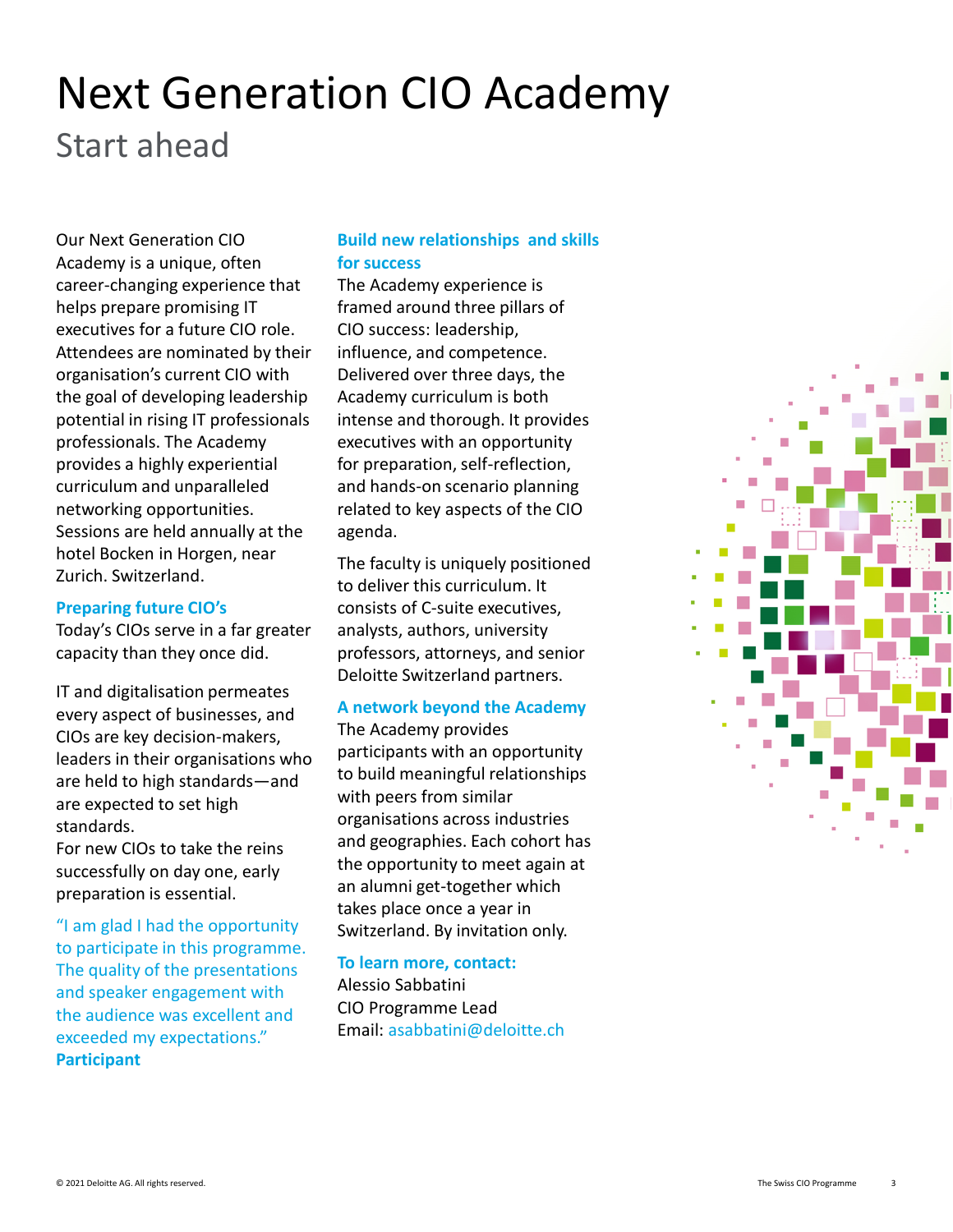### Plan ahead CIO Transition Lab



CIOs across the globe are being called upon to fill expanded leadership roles. They increasingly have to oversee other critical operations, including information technology and human resource issues of their organisations. That is why we created a powerful CIO Transition Lab experience—to help newly appointed CIOs, including those with prior CIO experiences, make efficient and effective transitions. By invitation only.

The agenda focuses on the three most important resources CIOs should consider managing during their transitions: personal and organisational time management, talent in the organisation, and critical stakeholder relations. The CIO Transition Lab helps CIOs as they create a tangible 180-day work plan with four work streams:

- 1. Define and communicate priorities
- 2. Assess and develop a talent strategy
- 3. Understand and influence specific stakeholders
- 4. Frame tangible actions to execute priorities

### **A single day to map the first six months of your journey**

Our CIO Transition Lab is a oneday experience based on our extensive research on CIO transitions.

#### **The benefits**

Participants can expect a personalised workshop experience in an intimate environment. The agenda will include a detailed assessment of the priorities, talent and stakeholders, to enable them to build a tangible outcome in the form of a full report - including a 180 day action plan to translate the strategic objectives into concrete, time bound actions.

"Your insights, structured approach, probing questions, experience and advice has been inspiring, as well as thought provoking and will increase the probability of success of my team"

**CIO Transition Lab participant**

**For more information about the Transition Lab, please reach out to yo[ur Deloitte contact](mailto:chtransitionlabs@deloitte.ch)**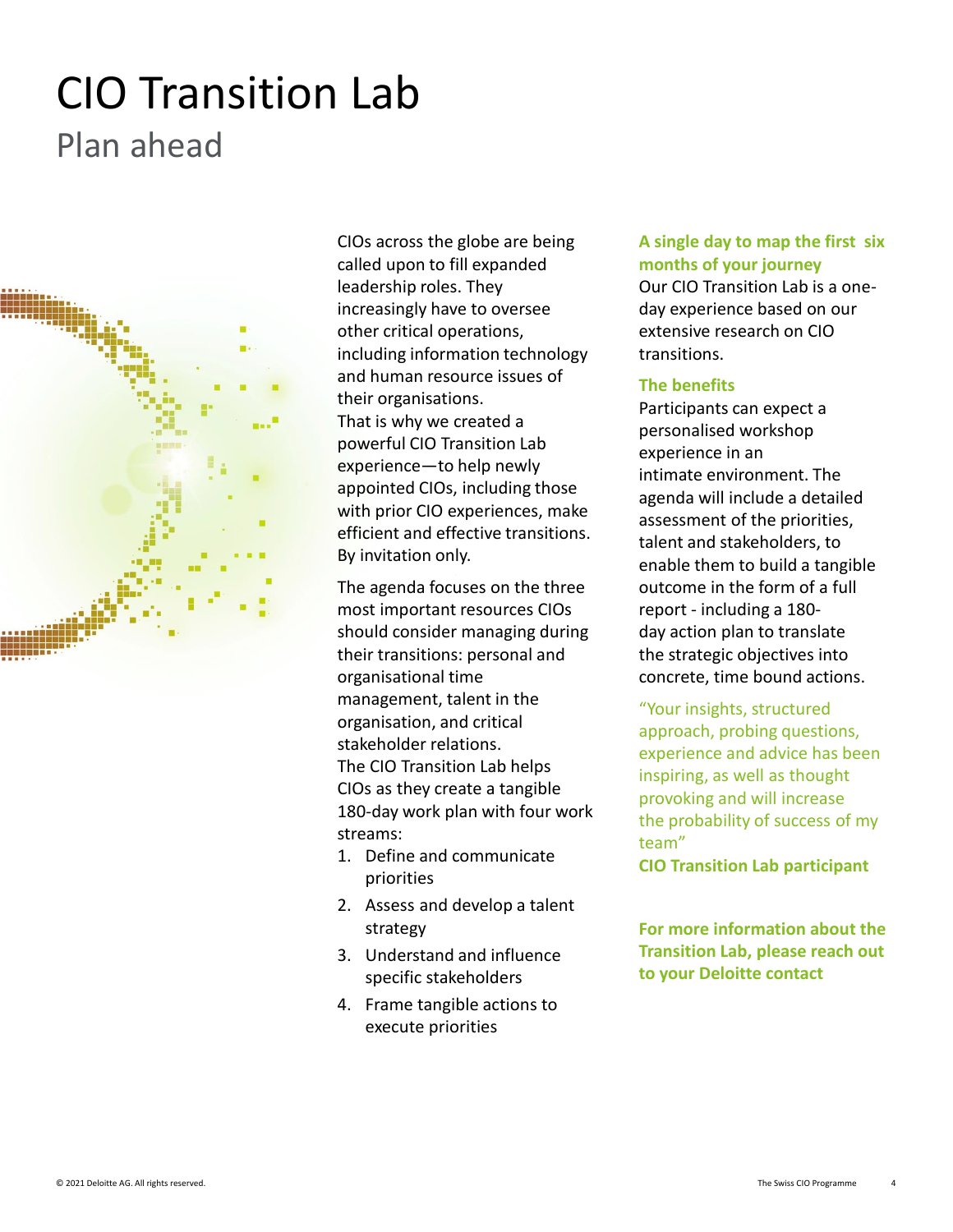### Be ahead CIO Circle

#### **A platform for leaders in Technology**

The CIO Circle is a networking platform for the Swiss-based technology leadership (CIO/CTO/CDO) community to discuss, experience and exchange ideas on innovative topics.

The sessions are composed of keynote speeches presented by industry and Deloitte leaders followed by panel discussions, receptions and opportunities to network with peers.

This series of evening events takes place in selected unique locations across Switzerland. In the case that a physical event cannot take place, the session is hosted virtually.

The events are held two to three times per year, and each session is planned for two to three hours.

#### **Be inspired**

As scientific and technological disruptions fuel business growth, the CIO is the catalyst of innovative business capabilities. The CIO Circle provides insights on the leading technology trends in today's organisation, such as the evolving CIO Agenda, IoT, Agile and more.

#### **Gain cross-industry insights**

The CIO Circle events are often co-hosted by both Deloitte and a top technology leader from a Swiss organisation, offering participants a chance to discover more about their peers' technology strategy and operations.

The cross-industry setting helps participants consider technology issues and opportunities with a fresh perspective.

#### **Connect with the CIO Community**

Participants are invited to discuss perspectives on innovative technology topics with peers and experts across various industries, creating a learning community where best practices can be exchanged.

By the end of each event, participants can leave with new approaches to reach strategic objectives and solve their most pressing business challenges.

#### **To learn more contact:**

Alessio Sabbatini CIO Programme Lead Email: [asabbatini@deloitte.ch](mailto:asabbatini@deloitte.ch)

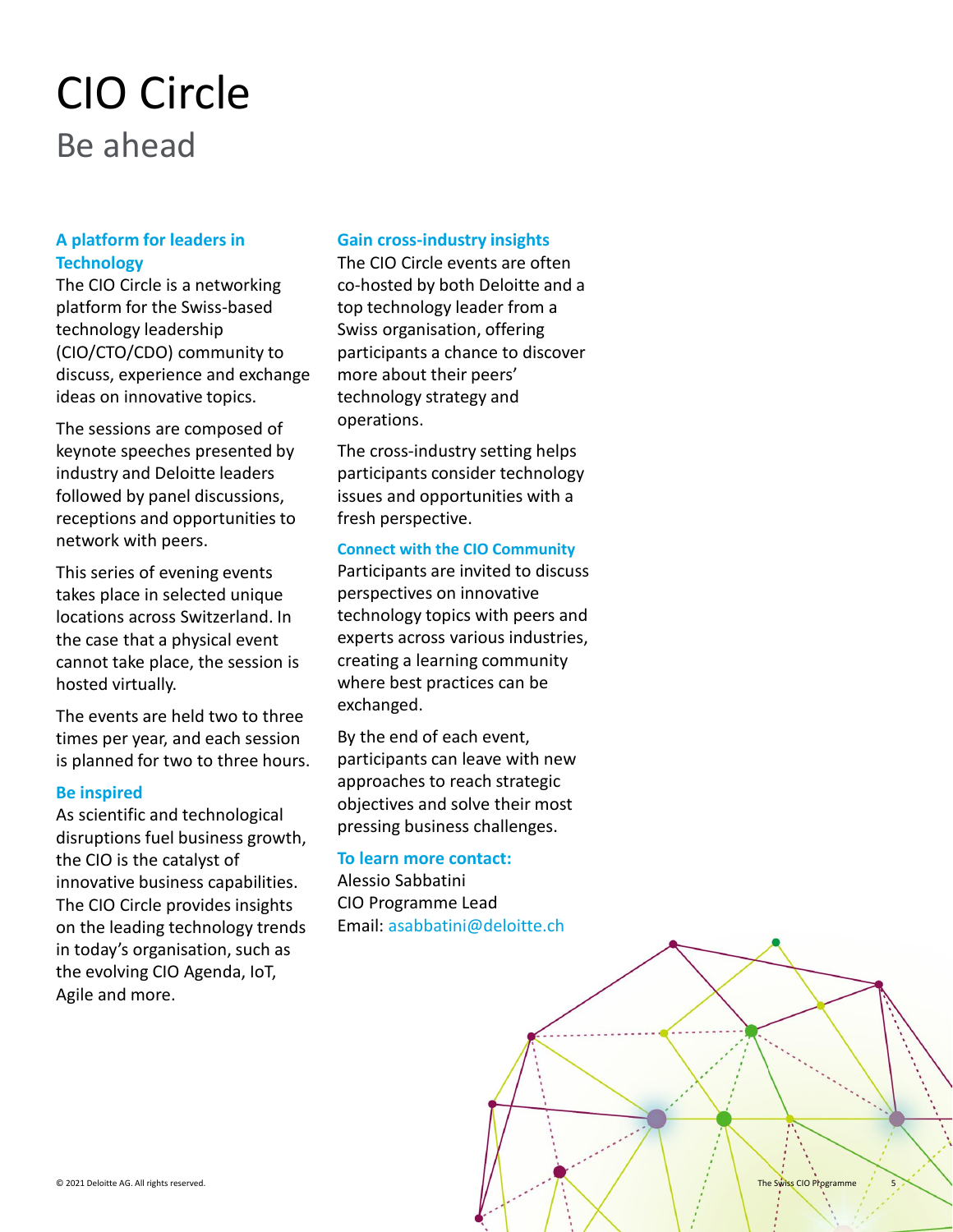### Think ahead CIO Insights



#### **Tech Trends**

Deloitte's annual Tech Trends report identifies key trends that are likely to transform businesses in the next 18 to 24 months, with insights around strategy, risk, and finance implications that can empower technology leaders, business leaders, and board members.

#### **CIO Articles**

As businesses become increasingly digital, the chief information officer has the power to influence not just technology implementations and decisions, but the business as a whole. To help them navigate the changing landscape, CIO Insider offers CIOs actionable business insights backed up with technical knowledge and research.

#### **CIO Journal**

Deloitte Insights for CIOs couples broad business insights with deep technical knowledge to help executives drive business and technology strategy, support business transformation, and enhance growth and productivity.

Through fact-based research, technology perspectives and analyses, case studies and more, Deloitte Insights for CIOs informs the essential conversations in global, technology-led organisations.

#### **To learn more contact:**

Carlie Grainger Marketing Lead, CIO Programme Email: [crgrainger@deloitte.ch](mailto:crgrainger@deloitte.ch)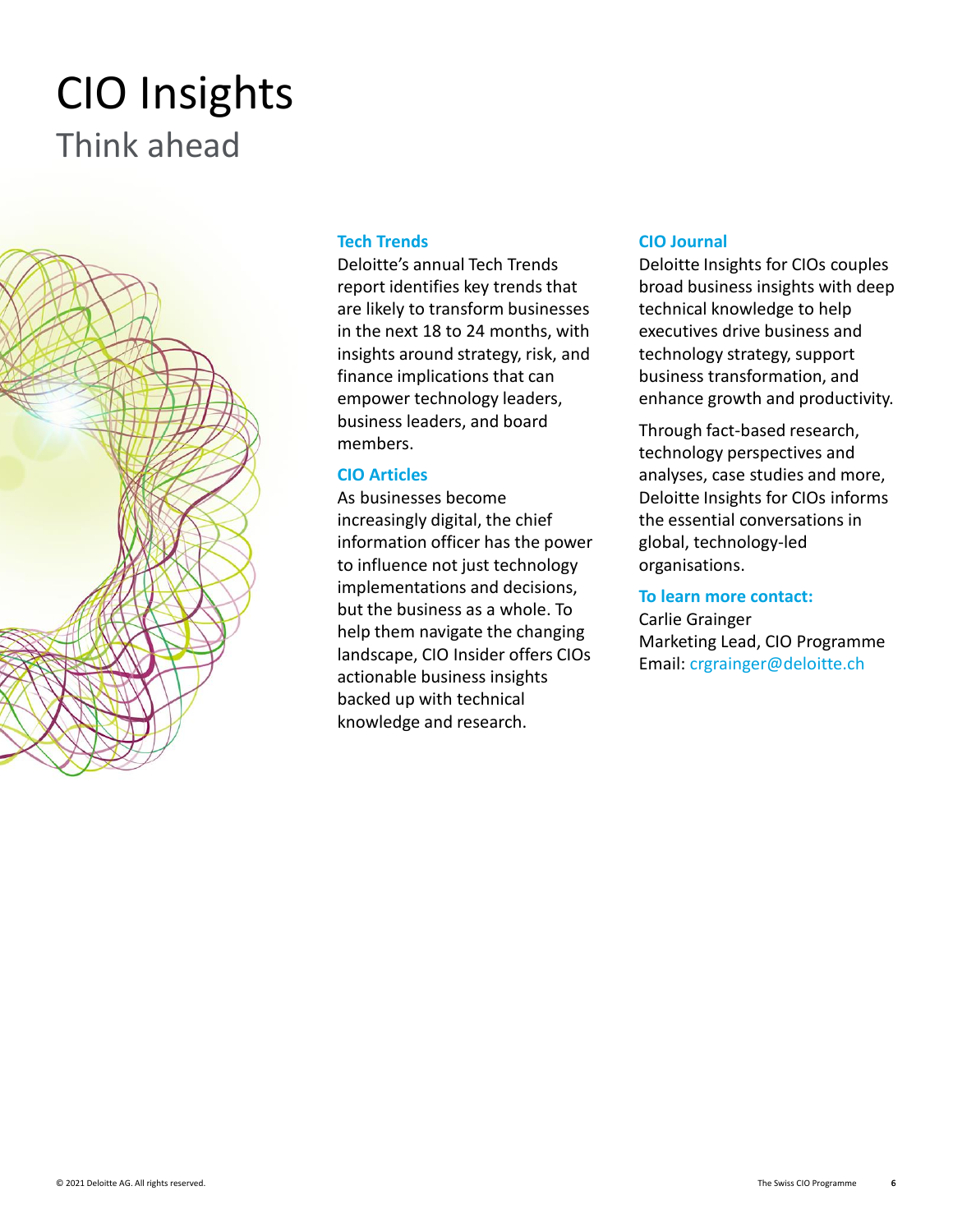### Contacts



**Nick Davies** CIO Programme Sponsor [nidavies@deloitte.ch](mailto:nidavies@deloitte.ch)



**Alessio Sabbatini** CIO Programme Lead [asabbatini@deloitte.ch](mailto:asabbatini@deloitte.ch)



**Carlie Grainger**  Marketing Lead CIO Programme [crgrainger@deloitte.ch](mailto:crgrainger@deloitte.ch)

> For more information about Deloitte's CIO Programme, visit our website at: [https://www2.deloitte.com/ch/en.html](: https:/www2.deloitte.com/ch/en.html)